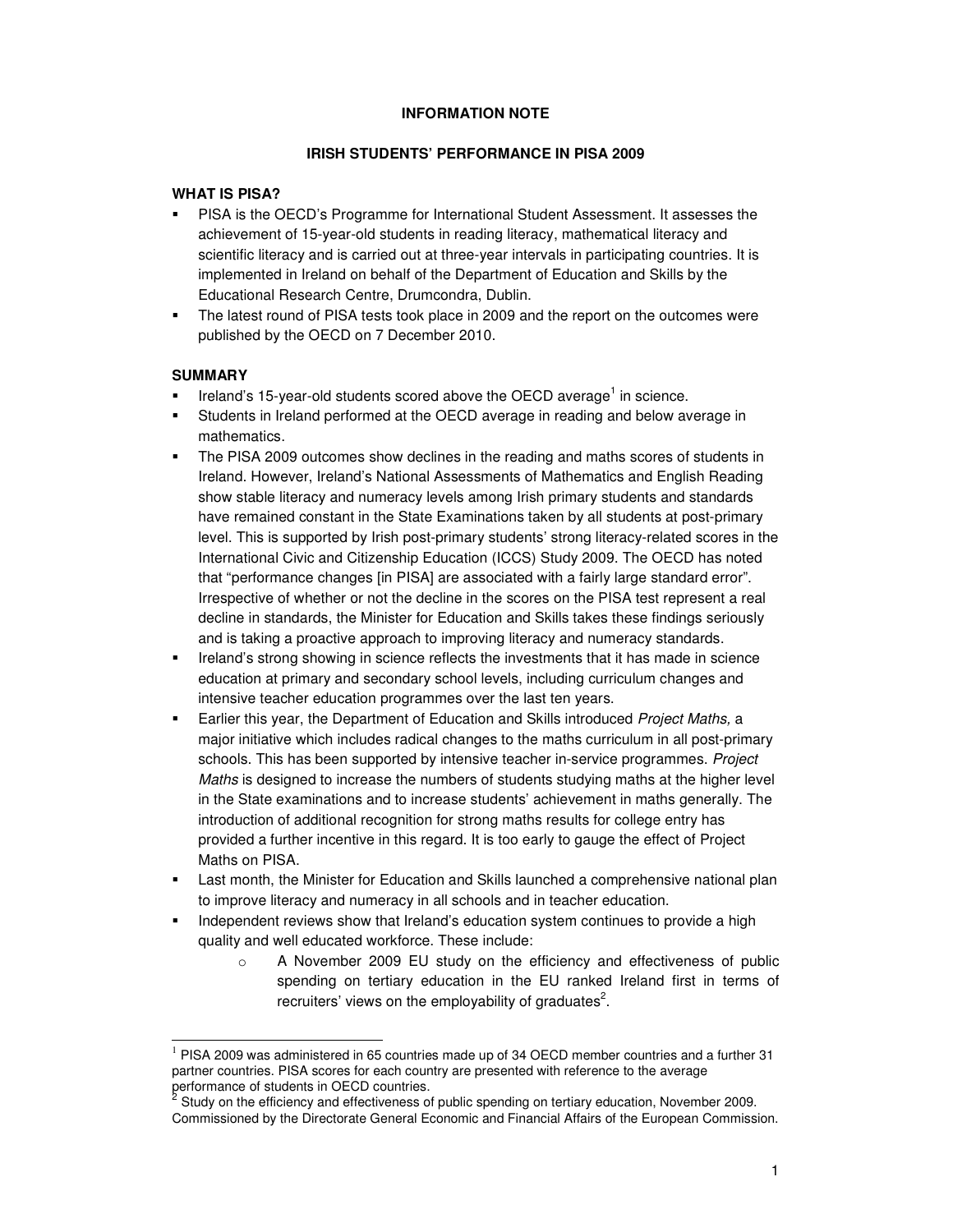- o In the 2010 IMD World Competitiveness Yearbook, Ireland was ranked fourth in the world in terms of availability of skilled labour and openness to new ideas, sixth on labour productivity and seventh for the flexibility and adaptability of people.
- $\circ$  Ireland has the third highest proportion of maths, science and computer graduates in the 20-29 age cohort in the  $EU^3$ .
- $\circ$  Ireland has the highest proportion of graduates in the 25-34 age group in the EU.
- $\circ$  Ireland ranks seventh highest of the 27 EU countries on retention of students to the end of senior cycle in post-primary.<sup>2</sup>
- o 7 out of 10 Irish school leavers go on to participate in higher education.

\_\_\_\_\_\_\_\_\_\_\_\_\_\_\_\_\_\_\_\_\_\_\_\_\_\_\_

# **SCIENCE**

- Students in Ireland performed at above the OECD average in science in PISA 2009.
- Their scores placed them in the top one-third of the 65 countries that participated in the PISA tests.
- Ireland's students ranked  $14<sup>th</sup>$  highest in the OECD and  $20<sup>th</sup>$  highest of the 65 participating countries. Ireland's students ranked  $6<sup>th</sup>$  highest in the EU.
- Irish students were ranked ahead of students in countries such as the United States, Hungary, Norway, Denmark and France.
- The science performance of students in Ireland placed them among "above-average" performing countries such as Finland, Hong-Kong China, Singapore, Japan, Canada, Australia and New Zealand.

# **Reforms of the science curriculum have paid off**

 Experts attribute the strong results in the PISA science tests to the successful implementation of major reforms in recent years in the science curriculum in Irish primary and post-primary schools.

# **READING**

- The performance of 15-year olds in Ireland on the PISA reading tests places them among the "average performing" countries. Ireland's students ranked  $8<sup>th</sup>$  highest in the EU.
- Irish students performed at about the same level as students in Norway, Switzerland, the United States, Sweden, Germany, France, the United Kingdom and Hungary.
- Students in Ireland performed very strongly in reading in all previous rounds of PISA. Second-year students in Ireland's post-primary schools obtained a high literacy-related score in the International Civic and Citizenship Education (ICCS) Study 2009.

# **Ireland has already launched a major plan to improve literacy and numeracy**

- Ireland's Tánaiste (Deputy Prime Minister) and Minister for Education and Science, Mary Coughlan, launched a major national plan to improve literacy and numeracy in schools in November 2010.
- Radical changes are planned for teacher education, and in curriculum and assessment at school level and nationally. The plan aims to place Irish students among the highest performing students world-wide in literacy and numeracy.

-

<sup>3</sup> Source: Eurostat Yearbook 2010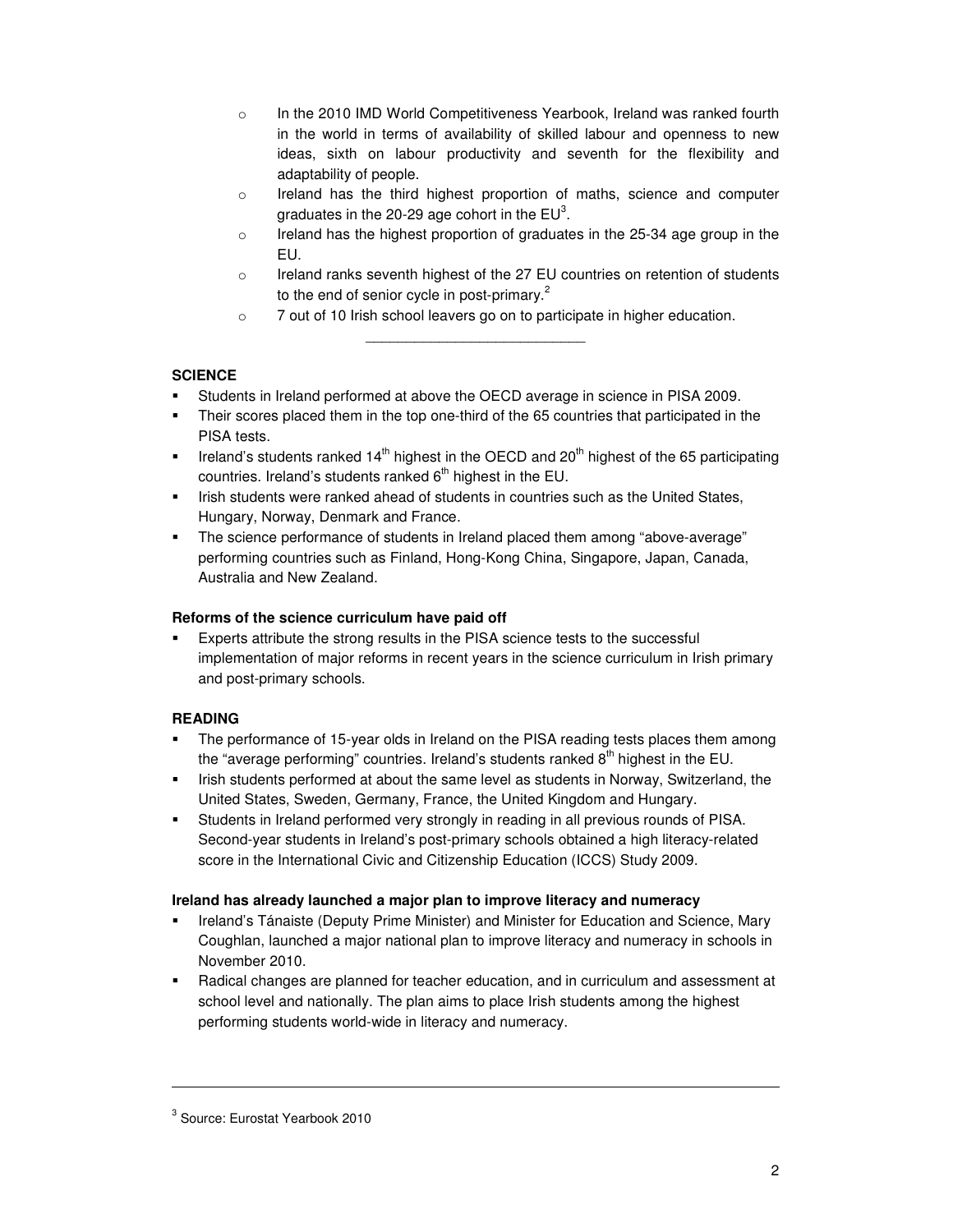# **MATHEMATICS**

- The results of PISA 2009 rank Irish students' mathematics scores as below the OECD average.
- The performance of Irish students is similar to that of students in Sweden, the Czech Republic, the United Kingdom, Hungary, Luxembourg, the United States and Spain.

# **Ireland has already overhauled its Maths curriculum at second level**

- Ireland's Department of Education and Skills introduced Project Maths in all post-primary schools in September 2010. The programme is bringing major reforms to the maths curriculum and to the teaching of mathematics in second-level schools. A nation-wide programme of teacher in-service education has complemented Project Maths.
- The goal of Project Maths is to increase standards in maths, especially problem solving, and to ensure that greater proportions of students study higher-level maths for the State examinations. The maths curriculum has been completely overhauled to encourage greater uptake of maths and higher standards. The introduction of additional recognition for strong maths results for college entry has provided a further incentive in this regard.
- The introduction of the new maths programme has been widely supported by industry and the science and technology community.
- The students who took PISA 2009 had not experienced the benefits of *Project Maths* at that stage.

# **DECLINES IN READING AND MATHEMATICS**

- **Despite the strong showing in the PISA 2009 science tests, the Irish results in reading** and mathematics show declines when compared to previous rounds of PISA.
- Irish students' ranking in reading has fallen from  $5<sup>th</sup>$  in the PISA league tables in 2000 to  $17<sup>th</sup>$  in 2009 among the 34 countries that participated in both rounds of PISA.
- The ranking of Irish students in mathematics fell from  $20<sup>th</sup>$  in 2003 to  $26<sup>th</sup>$  in 2009 among the countries that participated in PISA in both of those years.

# **Extent and significance of the declines should be treated with caution**

- The extent of the falls in the reading and maths scores of students in Ireland was unexpected. Few educational systems have ever experienced actual changes in educational standards of the size reported for Ireland by PISA 2009 in such a relatively short period of time.
- In order to better understand the declines in reading and maths scores, the Department of Education and Skills commissioned national experts at Educational Research Centre and a team of international experts at Statistics Canada to conduct separate detailed analyses of the PISA 2009 results for Ireland.
- The experts attribute some of the declines to changes in the profile of Ireland's student population, including larger numbers of migrant students who do not speak English as a first language and greater inclusion of students with special educational needs in mainstream schools where the PISA tests were carried out. Ireland's success in encouraging all students to remain in education for longer may also be reflected in the overall average scores of its students.
- Other than for these students, the experts from Statistics Canada and Ireland's ERC have advised that it is difficult to be certain that there is an underlying real decline in standards over time without further evidence. The available evidence shows stable standards over time in literacy and maths in Irish schools, so it is not possible to conclude definitively that standards in literacy and numeracy have fallen in Ireland.